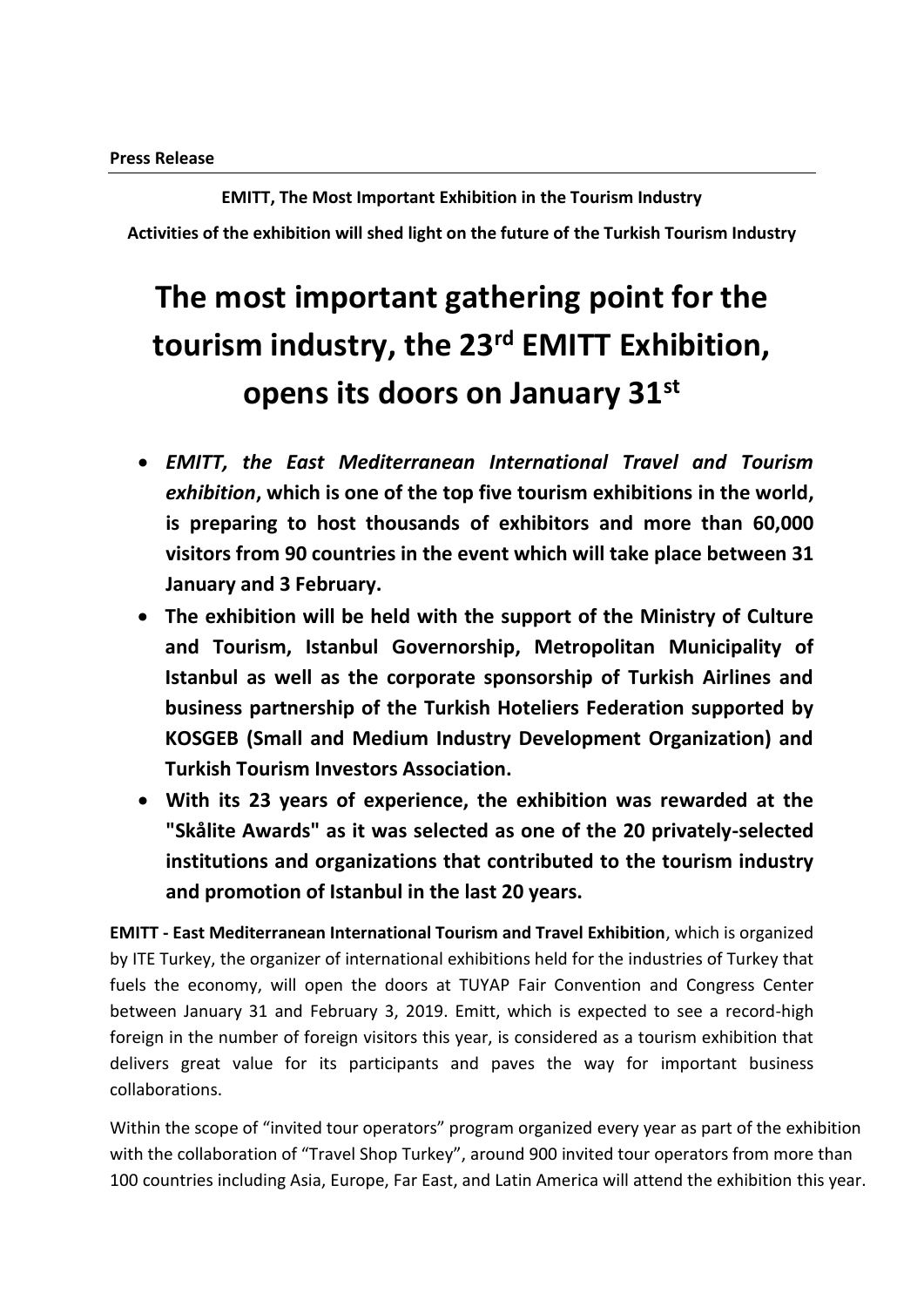## **All issues regarding the future of the tourism industry will be discussed at the leading tourism exhibition Emitt!**

With the impact of digitalization and consumer behaviors, the issues we are talking about today are rendered as obsolete tomorrow and decision-making and investments for the future are becoming increasingly difficult for industry professionals. With the event programme which will take place simultaneously with the exhibition for four days, all questions raised with regards to the industry will be addressed with a comprehensive conference program.

The agenda of Emitt Conference program which is a meeting point for tourism industry professionals such as government bodies, associations, tour operators, travel agencies, hotels as well as airlines, accommodation facilities, transportation companies, and information technology companies to help you to stay ahead of your competitors, increase brand awareness, and maximize customer satisfaction include:

- Roadmap of Turkey for the tourism industry
- Tourism Economy
- Global trends and changing customer insights
- Digitalization
- Hotel management
- City and destination marketing
- Markets in Focus: An examination with special attention to China
- Alternative tourism trends: Gastronomic Tourism
- Online marketing strategies
- Purchasing strategies
- Content marketing for the tourism industry
- The effectiveness of online communication channels

President of Skal International Istanbul Club, Ata Eremsoy will be the moderator of the session titled as "The New Trend: Being the Trend Itself". The session will focus on the global trends and insights of tourists. In the "Skålite Awards" which also celebrates its 21<sup>st</sup> years anniversary, the EMITT Exhibition was granted the Skålite Award with its 23 years of experience as it was selected as one of the 20 privately-selected institutions and organizations that contributed to the tourism industry and promotion of Istanbul in the last 20 years.

Futurist Cem Kınay will be the moderator of the panel titled as "Digital Trend's Impact On Tourism: It Is Stronger Than Ever". Pangea Digital CEO Ferda Kertmelioğlu, Amadeus/Travel Audience Global Sales Director Sandro Cuzzolin, and Journalist and Filmmaker Elif Dağdeviren will be speakers at the panel.

At the session where we will be examining Asia and especially China market, we will be welcoming Dr. Marcus Lee, the chairman of the Association of SME Business Owners (ICIF) as the keynote speaker. Following the presentation in which we will listen to the important